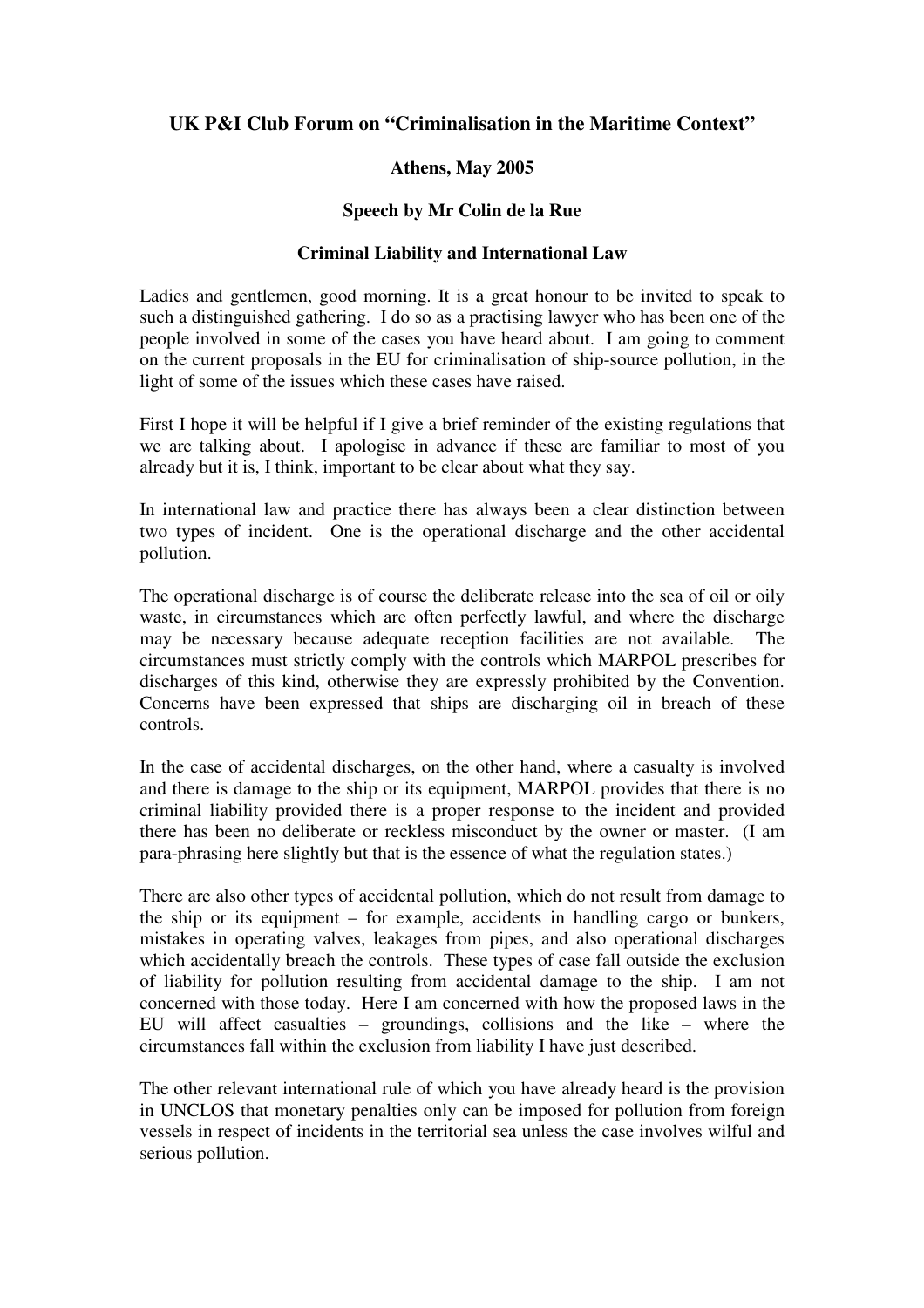Now it is a fact of life that these principles of international law have not always been observed. The relevant cases in recent years include the NISSOS AMORGOS in South America after a spill following the grounding of the ship in the entrance channel to Lake Maracaibo. There are concerns that that incident owed a lot to the state of the channel and the information available as to its draft. The ship was detained for several months and the master remained under detention in Venezuela for over a year.

The AMORGOS is a bulk carrier which ran aground off Taiwan in early 2001. A number of officers were detained in the country for six months or so before being released. One of the concerns about that case was that their detention was linked to demands for security for civil claims.

The PRESTIGE is continuing and I am not going to say much about it. As you all know the master was detained in Spain for two years, including 83 days in jail, and for today's purposes one need only refer to the facts set out in the official flag state report of the Bahamas Maritime Authority. It is quite a bulky and thorough report. A number of experts were involved in its preparation and the main conclusions reached were that there was no clear cause of damage; no evidence of wrongdoing; and that the ship was ordered out to sea without regard to her condition. The treatment of the master was also criticised.

More recently in Karachi, in the case of the TASMAN SPIRIT in August 2003, eight people were detained for some eight months. One of the members of the crew made an attempt on his life which was fortunately unsuccessful. Again there were concerns about the cause of the incident, and with matters still on-going I will only say that there are disputes as to the role of the port authorities in maintaining the channel and possibly contributing to the incident. When complaints were made about the detention of the personnel involved, the authorities in Pakistan cited the PRESTIGE and said that their actions were no different from those taken in Europe.

At this point it is worth emphasising that although these cases have highlighted concerns about fair treatment of seafarers, it is not only seafarers who have an issue with what is going on. In the ERIKA – obviously an appalling case from the point of view of its impact on France – it is still a feature of the case that over five years after the incident there are various criminal proceedings still pending against several people. They include senior executives in various companies, including the oil major that chartered the vessel, and some may feel that it remains to be seen exactly what personal wrongdoing is said to have taken place to justify these charges.

In the light of the experience of these cases it would be fair to suggest, I think, that the issues they raise are obviously prevention of pollution – how to avoid these accidents happening and to reduce their impact – but also other concerns, including the need for a proper study of the causes. One of the issues to emerge from some of these cases is that if the prosecuting authorities are not wholly independent of the maritime administration of the coastal state, which may perhaps bear some responsibility for contributory causes of the incident, then justice is not seen to be done if there is an obvious incentive to secure a conviction against the seafarers involved and thereby take pressure off people who are being criticised locally.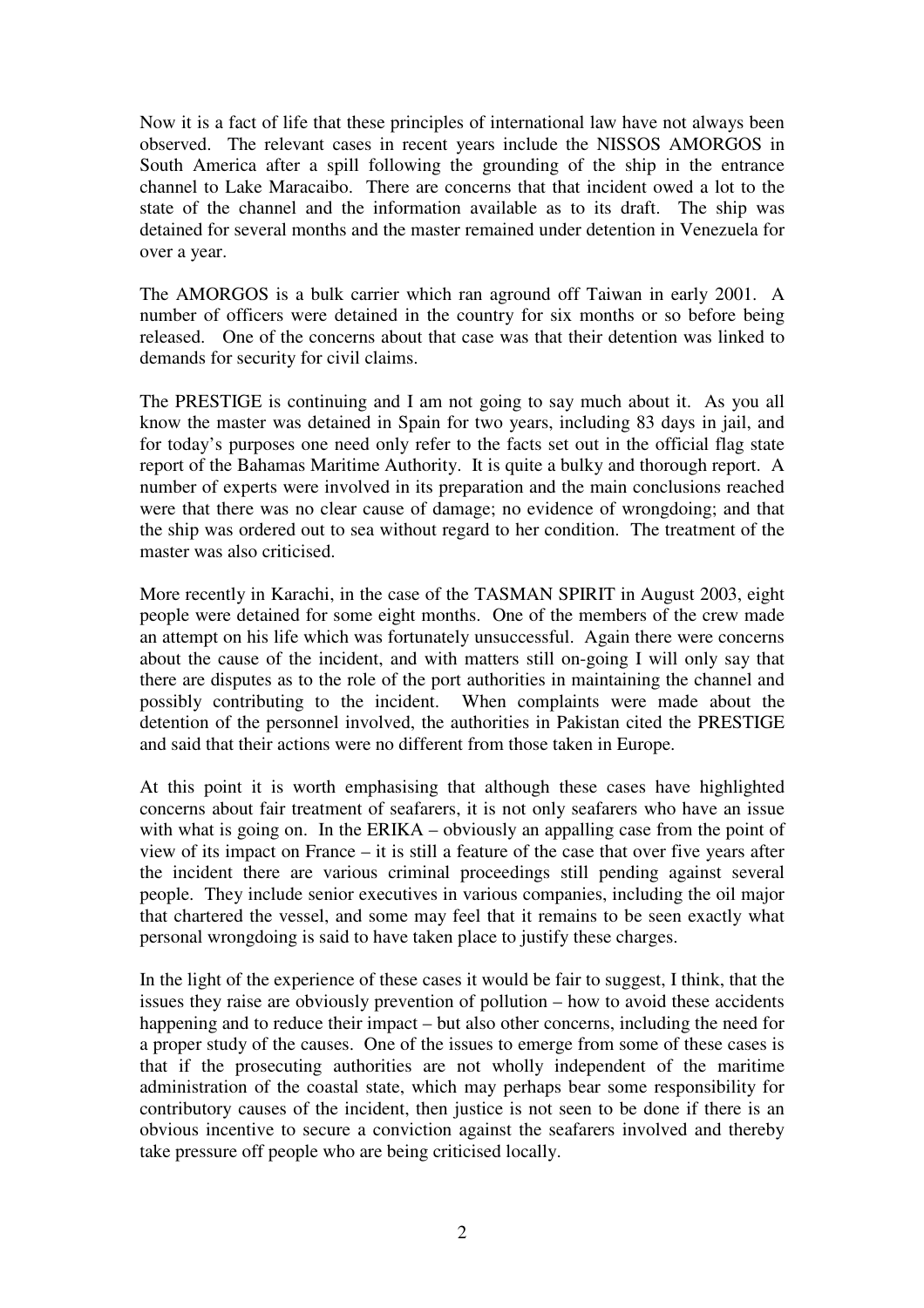But above all perhaps the most important issue involved in those cases was one of international legal order. Obviously a lot of diplomacy was required to obtain the release of the people concerned, but it shouldn't be forgotten that some of these cases have raised serious concerns about compliance with international law.

Against this background the EU Directive came on the scene, and the first thing to be said about it, I think, is how soon after the PRESTIGE it was put on the table. Within only a month after the incident a decision was made by the Council that something along these lines should be done. A draft was proposed in early 2003 and ever since then, although there have been amendments to it as we have gone along, we have been stuck with the fundamental problems of an early draft conceived in haste, before sufficient informed consultation had taken place as to what its objectives should be and how best to achieve them.

One of the concerns about the Directive, for anyone reading it with any experience in this field, is that it betrays something one sees quite frequently when talking to people who have concerns about pollution but are new to the subject, and that is that they don't always immediately understand or appreciate the distinction between operational discharges on the one hand and accidental spills on the other. The outrage rightly caused by deliberate illicit discharges tends sometimes to obscure an objective understanding of the different issues involved in genuine accidents. I am afraid to say that from my point of view, reading the Explanatory Memorandum which accompanied the first draft of the Directive, and indeed some of its preamble material, the Commission from the outset mixed up the two things.

This explanatory material begins by saying that the PRESTIGE incident has highlighted the need for the proposed measures because those responsible for pollution are not being penalised. This incidentally of course assumes that there was criminal wrongdoing involved in that case, without waiting to see whether proper investigations would reveal any evidence that this was the case. It then goes on to discuss in detail the concerns about the unacceptable continuance of illegal operational discharges, and the complaints of some coastal state governments that they have been gathering evidence of this type of incident, and have been forwarding it to flag state administrations, but have not been receiving reports in return of any action being taken. The bulk of the thinking expressed behind the Directive, and many of its provisions, are focused on these concerns and are aimed at ensuring more effective enforcement of MARPOL controls. Unfortunately, accidental spills were caught up in all this, for both types of incident have been, as it were, tarred with the same brush – both treated as "illegal discharges". The resulting concern is that a desire for tougher steps against the rogue operator has brought in its wake a disproportionate threat to those caught up in genuine accidents.

The thinking behind the Directive does not go into the causes of accidental spills, or the steps that could be taken to avoid them, other than to claim that criminal sanctions can be assumed to have a deterrent effect. As we all know, a lot of things have been taking place in recent years to improve standards both by regulation at the IMO and by advances in industry practice. There is very little investigation of all that, and little consideration of how it should dovetail with, or even render unnecessary, any criminal sanctions for accidental spills.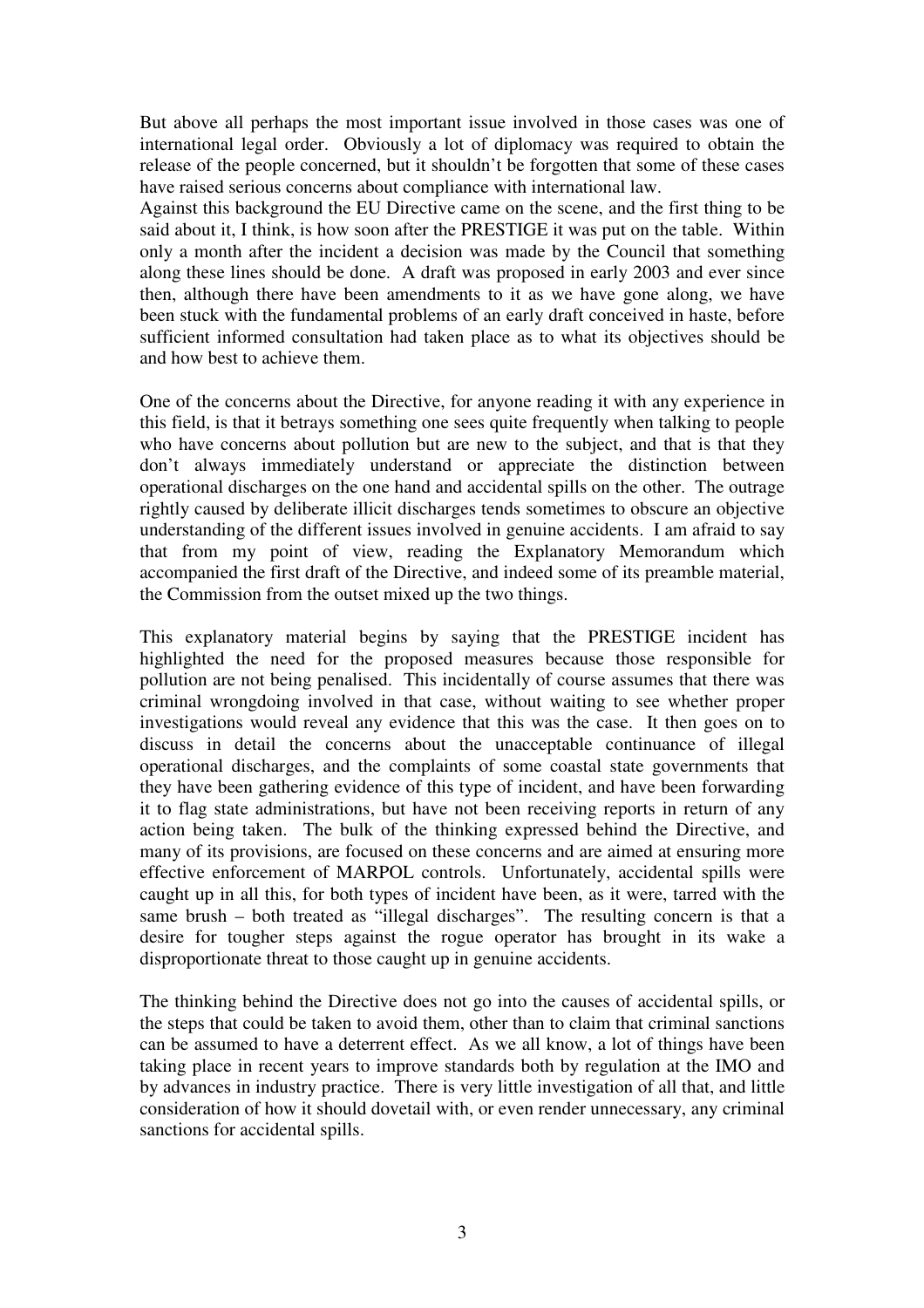Another obvious point about the Directive is that it departs from MARPOL in territorial waters, inasmuch as it provides for a test to apply there of serious negligence in place of the test of deliberate conduct or recklessness. (Indeed, even outside territorial waters it provides for this test to apply to persons other than the owner, master or crew).

Now the concern about serious negligence is that this test of liability is imprecise and subjective. The expression "serious" negligence, now used in the proposed Directive, replaces "gross" negligence used in earlier drafts. It has been suggested incidentally that this change was made to accommodate concerns expressed by English lawyers that "gross" negligence was an inappropriate test due to connotations with the law of manslaughter. This was not the concern actually expressed, and so far as I know there has been no one – at any rate in Britain – who has suggested that shortcomings in the notion of "gross" negligence could be cured by calling it "serious".

The objection actually expressed was that both of these tests would suffer from the same defect, namely that in order to determine whether someone should bear criminal liability for negligence on the basis that it was "gross", or "serious", the process normally involves asking whether his acts or omissions were of a kind which ought to be punished. The concern about this is that unless you are very careful the test will turn out to be circular. You ask whether the person should be punished and, having decided that the answer is yes, you hold him guilty; having held him guilty, you go back to where you started and conclude that he ought to be punished. Penalties are then imposed without any clear objective step to determine whether there should be criminal liability at all. This presents a high a risk of criminal liability being incurred for reasons which owe too much to the seriousness of the consequences of what has occurred, or of society's reaction to it, and which is out of proportion to the culpability of the individual, or to the significance of his acts or omissions in the overall scheme of causes contributing to the incident.

To avoid this it is vital to have clear criteria identifying exactly what factors will constitute "serious" as distinct from ordinary negligence. What sorts of acts or omissions are involved? What standards must be breached? What link of causation is required? What degree of contributory effect is needed? These questions affect not just seafarers and others directly involved in relevant acts or omissions; there are also ambiguities as to how the Directive and Framework Decision would affect corporate defendants and any directors or senior managers who might be prosecuted by virtue of their position. The Directive does not contain any criteria addressing these issues.

One of the arguments heard in response to this is that there is nothing to worry about because criminal liability can be imposed only by courts of law, after a proper judicial process. However this does not really answer the main concerns. Experience has shown that in a climate of public outrage after oil spills courts as well as prosecutors can come under very great pressure to reflect society's disapproval of what has occurred, and in some cases have found it difficult to avoid a harsh verdict without risking criticism of themselves for a politically unpopular decision. Sometimes courts have sought a way out of this dilemma by repeatedly postponing hearings until the dust has settled.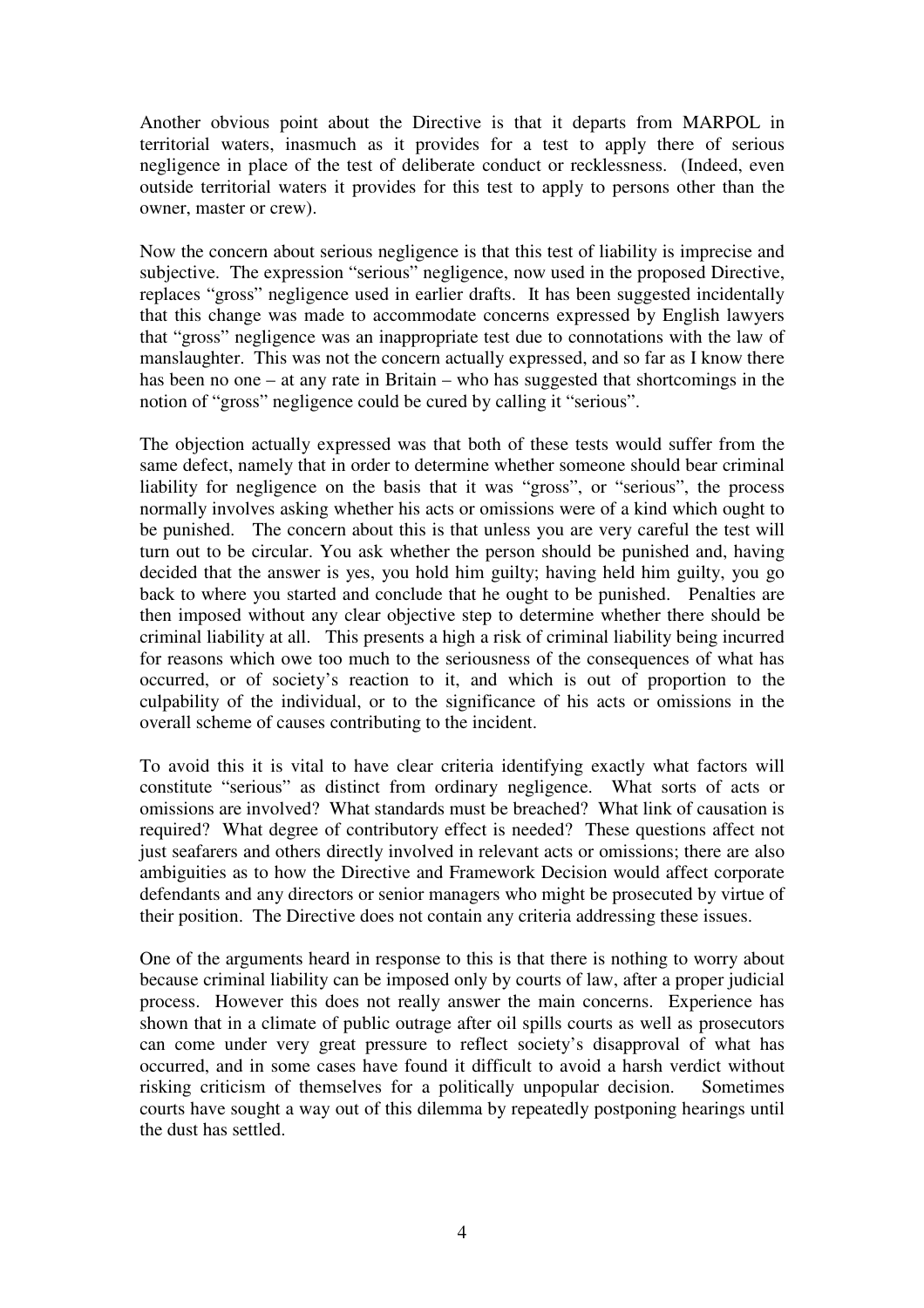This brings us to the next point, that in cases like the ones I have mentioned the real concern isn't so much that people are unfairly imprisoned after being convicted at trial. Such cases have been relatively few. More commonly the concern is related to the treatment of defendants (and especially foreign defendants) in the period prior to the trial – their detention while proceedings are pending or, even if they are not detained, the fact that criminal charges hang over their heads. The more usual complaint lies in the fact that the prosecution has been brought at all; that it reflects an overriding political need not to be seen to allow the master or other foreign defendant to go home; and that the end has justified the means – criminal charges of sufficient seriousness to justify detaining the defendant, with little apparent regard for the likelihood of the charges being proved. There have been cases which have ended up with charges of this sort either being dropped, or the defendant being acquitted, but only after a considerable time.

For similar reasons one can only be sceptical about any claim that under the new European proposals there could not be a repetition in Europe of a master being detained in the manner of Captain Mangouras; or that the Commission could prevent this by bringing proceedings against a member state in which such a detention occurred. It is very difficult to interfere in proceedings at a time when they remain *sub judice* in a national court. Any action by the Commission along these lines would be unlikely to reach a conclusion until long after the harm to the defendant has already been done.

The other concern about the test of serious negligence is a wider one of principle, and that is that it is inconsistent with the global regime. The inconsistency is really not in dispute, for it is clear from the Directive itself that the liability of owners and masters will depend on the MARPOL test beyond territorial waters – in other words, in the EEZ and on the High Seas – and that the different test of serious negligence will apply within territorial waters. It is therefore clear that there will be two different standards applying in two different areas, the one based on the international regime and the other on Community law.

For some people the concerns go further than this, for the Directive is not just inconsistent with MARPOL, but in my personal opinion is actually contrary to international law, inasmuch as it conflicts with the treaty obligations undertaken by MARPOL contracting states. Reference has been made to UNCLOS, the Law of the Sea Convention, as justifying the proposed legislation in Europe. It may therefore be worth emphasising that no one that I know of has suggested that the Directive is or would be a breach of UNCLOS, or that it in any way exceeds the powers of the coastal state as far as the law of the sea is concerned. The issue we are talking about is not the extent of the sovereign right of coastal states to legislate in their waters; what it is about is the effect of an agreement they have made, in a convention such as MARPOL, to exercise that right in an agreed uniform manner.

MARPOL makes it clear that its purpose is to establish universal rules. It states that the obligations of the parties to the Convention involve undertaking to give effect to the Convention and Annexes to it by which they are bound. It is not uncommon for international conventions to allow states to reserve the right to deviate from certain specified provisions, and indeed there is such a provision in MARPOL which allows states the option of adopting or not adopting some of the Annexes. It goes on to make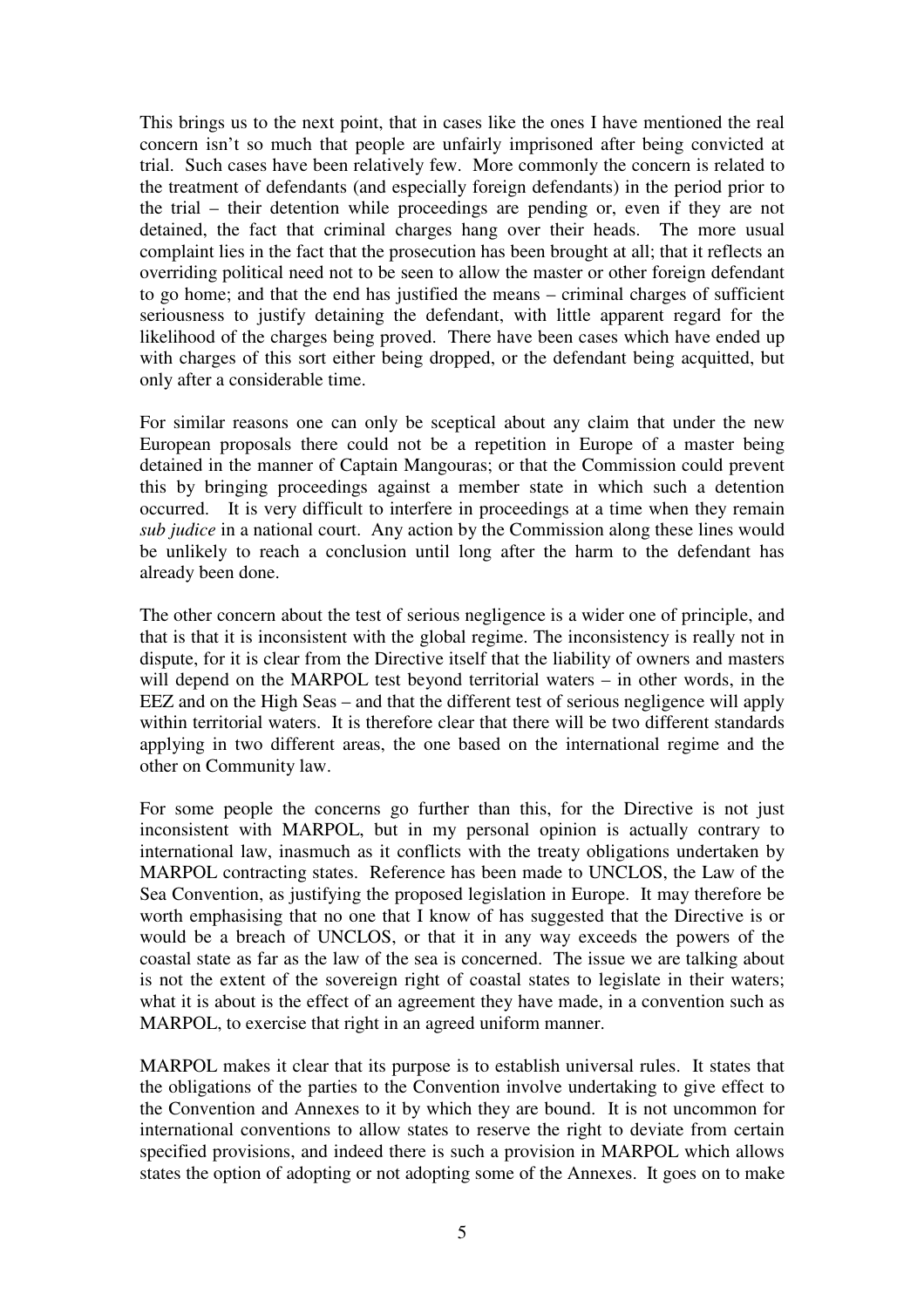it clear that these do not include Annexes I and II, which are the ones with which we are concerned. These are obligatory Annexes, and the Convention provides that contracting states shall be bound by them in their entirety.

Now at the MARPOL Conference in 1973 there was a proposal by the Canadian delegation that there should be some sort of freedom for coastal states to enact measures of their own if they saw fit. This was strongly resisted, and there were long negotiations to try to agree on a compromise text. The idea of this was to allow states to take specific measures within their own jurisdictions – in other words, to enact their own laws – in cases where this was thought to be justified by special factors such as a need to protect particularly vulnerable waters. However the idea of a compromise proved very controversial, with many states voicing concerns that the proposed text was too vague, and did not establish sufficiently clear limits to the latitude it gave to coastal states to legislate in a unilateral manner.

In this context it may be worth commenting that the French delegation at the time said that "the Conference would strengthen the value of the Convention by deciding to delete [the draft compromise text] and in so doing would recognise that Contracting States would not take special measures within their jurisdiction and consequently go against its objectives." The draft failed to achieve sufficient support, and no agreement was reached that contracting states were free to legislate in their own jurisdiction in terms which differed from those set out in Annexes I and II.

This was reinforced when a further proposal was made by the Canadian delegation, which argued that in the absence of a compromise states should have freedom to legislate as they wished in their own waters. It suggested a text stating:

"Nothing in the present Convention shall be construed as derogating from the powers of any Contracting Government to take measures within its jurisdiction in respect of any matter to which the Convention relates …"

This was described by other delegates as an invitation to take unilateral action, a course totally at variance with the objectives of the Conference. It was defeated by 32 votes against 15 in favour. Only two European states voted in favour of this proposal (Ireland and Spain), and those against included Belgium, Cyprus, France, the Federal Republic of Germany, the German Democratic Republic, Greece, Italy and others.

For these reasons I do not agree with the claim that the proposed change of the test of liability in the territorial sea is permitted by international law.

I am aware of the argument we have heard that there are already national laws among MARPOL member states which are not consistent with the Convention, or which do not sit happily side by side with it. Indeed the UK is one such state. After the SEA EMPRESS incident in 1996 criminal charges were brought against the Milford Haven Port Authority for its part in the incident, on the basis of failures in the training and allocation of pilots. That prosecution was brought under environmental legislation which had nothing to do with merchant shipping, and which made an offence to pollute "controlled waters". These were defined as extending three miles out to sea. When this prosecution was brought a lot of concerns were voiced that people in the industry could be prosecuted under this legislation, and that this wasn't intended.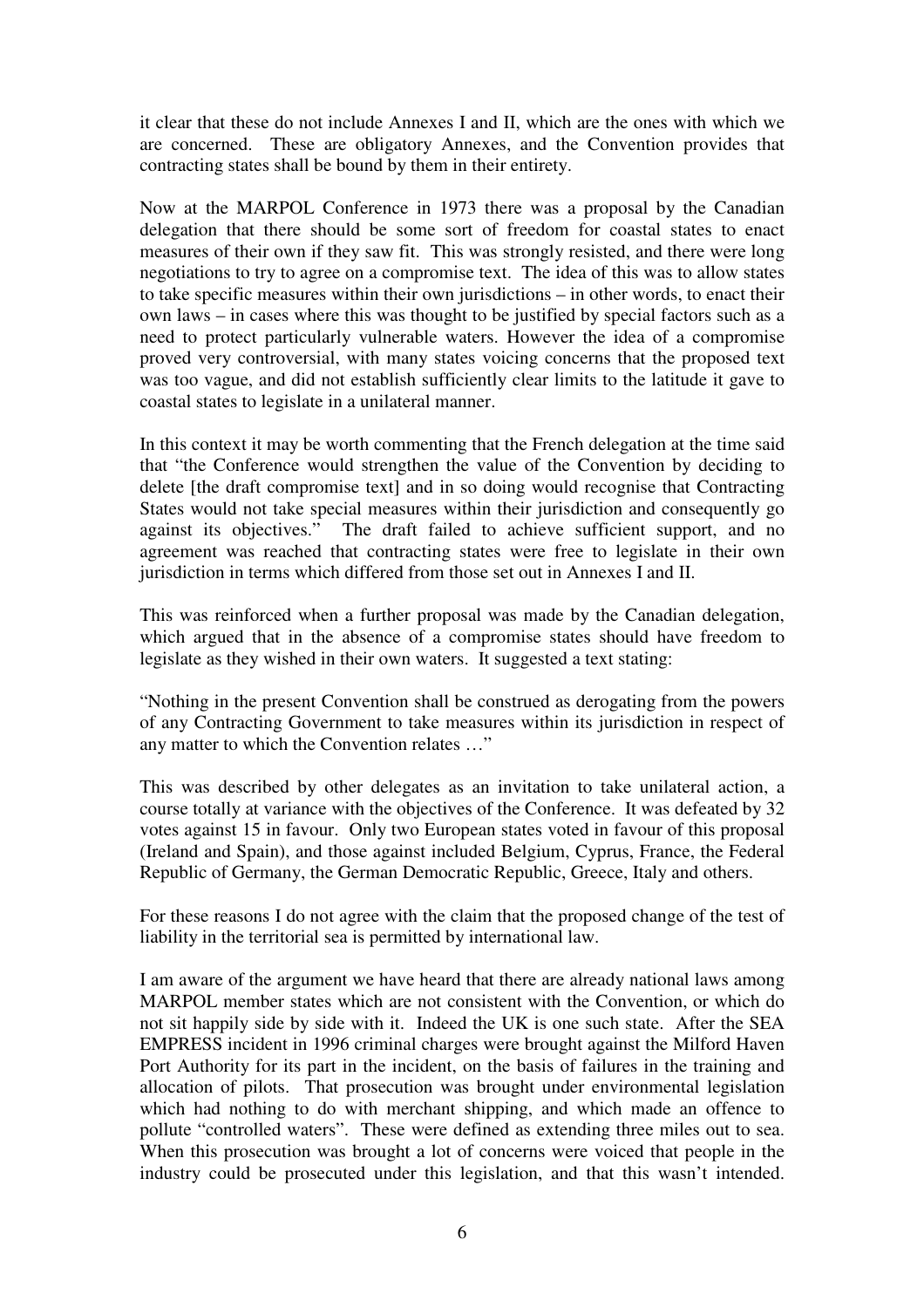These concerns were referred to Lord Donaldson to consider in a review of various issues which he undertook for the Government. In his report he referred to MARPOL, with its exclusions from liability in Annex I, and he said that he could not believe that the legislator in England had MARPOL in mind, or that he intended to cover pollution from ships as distinct from land-based sources.

The same comment, I think, applies to other laws mentioned earlier. For example the Dutch legislation which has been mentioned is clearly an environmental law of a wider kind, including land-based pollution, which may well have been enacted without MARPOL being in the mind of the draftsman at all. I would suggest that there are dangers in drawing too many conclusions from environmental laws of this kind, particularly when the constitution of some states makes it clear that international laws prevail in any event.

By contrast the proposed Directive sets out to prescribe how MARPOL will apply in member states. It purports to give effect to the Convention, but it implements only some of its provisions whilst expressly overriding others. It asserts, in effect, that in territorial waters – where of course most accidents are likely to happen – MARPOL contracting states have the freedom to adopt or ignore different parts of the Convention, as they see fit. Speaking for myself I have difficulty accepting that this is correct.

So my final comment about the new European laws is that they challenge international legal order. If this is allowed to pass without objection, naturally one is bound to ask where it is all going to lead, not just in the European Union – which reportedly proposes next to extend its influence over the Exclusive Economic Zones of member states – but also in other parts of the world which may be tempted to follow the same example. What if other MARPOL states suggest that serious negligence is too lenient a test, and that there ought to be strict criminal liability for pollution? These, I think, are reasonable concerns.

To give credit where it is due, during the legislative process there have been some limited amendments to reduce conflict with international law, notably the restrictions in UNCLOS on custodial sentences. As a result it may be, for example, that under the revised Framework Decision the prospect of imprisonment is not as great as it was under earlier proposals. However that is small comfort for responsible people and companies who do not deserve a criminal record, or the threat of one hanging over their heads. It is also no answer to the complaint that conflict with MARPOL still remains.

Last December the Council invited the Commission to explore the possibility of launching an initiative within the framework of the IMO with a view to having the MARPOL Convention reviewed, and to report to the Council in 2006. It has been said that the idea behind this statement was to convince others in the international community to raise their standards to those of their European counterparts, rather than to bring European standards down to international standards. I respectfully suggest that it is an over-simplification to regard the issue as merely one of raising standards, and that it is more one of striking a well informed balance which takes proper account of all the factors involved.